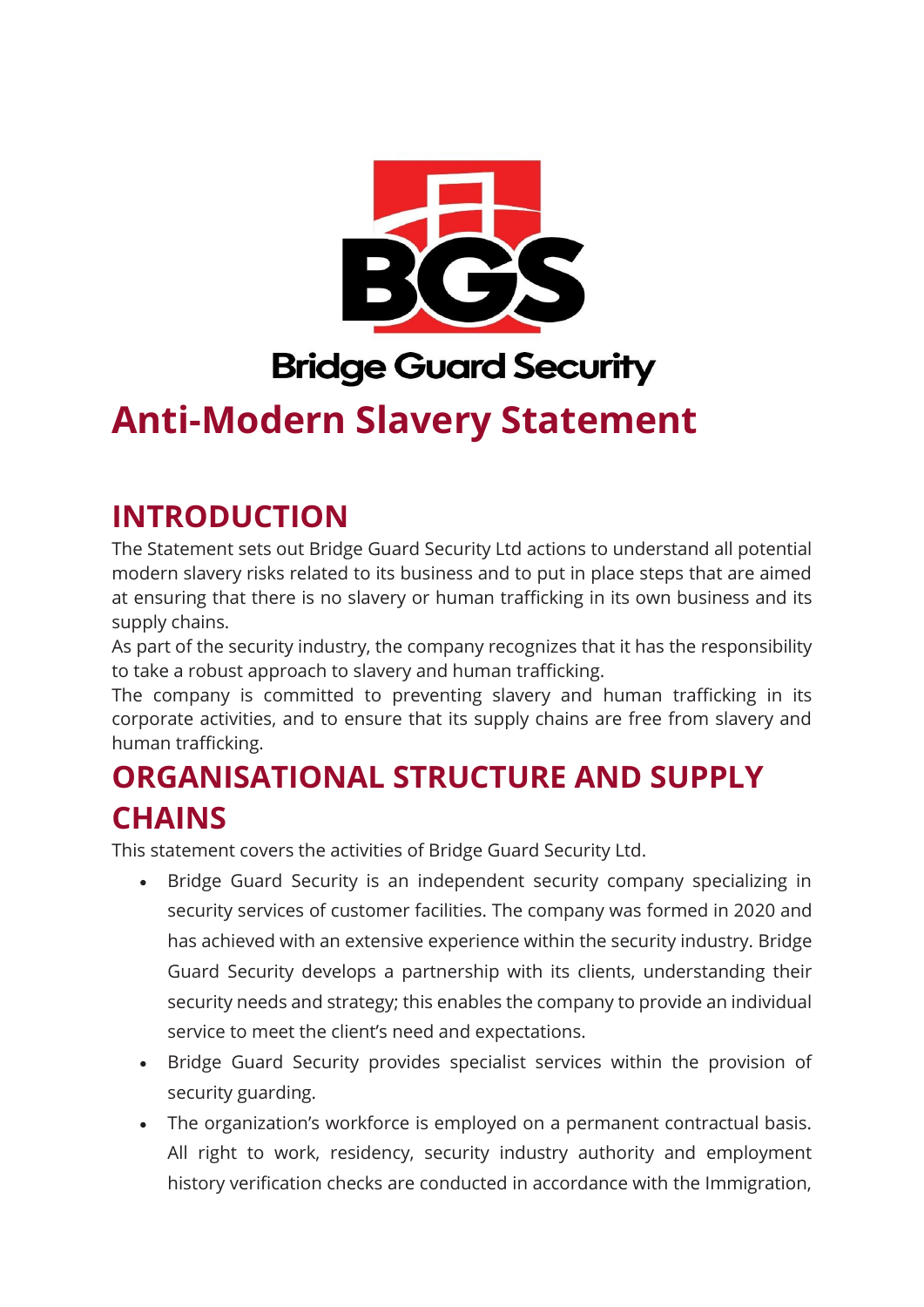Asylum and Nationality Act 2006, BS 7585:2012 standards and SIA requirements. We have ensured all workers are in receipt of the National Minimum Wage and paid on time on a monthly basis.

The organization currently operates in the following countries:

• England

There are no activities that are considered to be a high risk of slavery and human trafficking. Through the supplier/ procurement code of conduct, the company will ensure that all the suppliers will also adhere to the Modern Slavery Act 2015.

#### **RESPONSIBILITY**

Responsibility for the organization's anti-slavery initiatives is as follows:

- **Policies:** Managing Director and Operations Manager.
- **Investigations/Due Diligence:** The Operations Manager is responsible for investigations and due diligence in relation to known or suspected instances of slavery and human trafficking. Site inspections are completed to ensure there are no poor working conditions (e.g. dirty environment, health and safety risks) for the guards.
- **Training:** The Operation Manager is responsible for ensuring that the awareness of slavery and human trafficking risks are communicated throughout the organization and through the supply chain.

### **RELEVANT POLICIES**

The organization operates the following policies that describe its approach to the identification of modern slavery risks and steps to be taken to prevent slavery and human trafficking in its operations:

- **Employee code of conduct:** The organization's code makes clear to employees the actions and behavior expected of them when representing the organization. The organization strives to maintain the highest standards of employee conduct and ethical behavior when operating on other sites and managing its supply chain.
- **Supplier Code of Conduct:** The organization is committed to ensuring that its supplier adheres to the highest standard of ethics. Suppliers are required to demonstrate that they provide safe working conditions where necessary, treat a worker with dignity and respect, and act ethically and within the law in their use of labor. As part of the supply chain supply chain selection process all the potential and existing suppliers are required to complete a supplier questionnaire. All suppliers are required to provide the evidence of their compliance towards Labor standards and the principle of this standard as well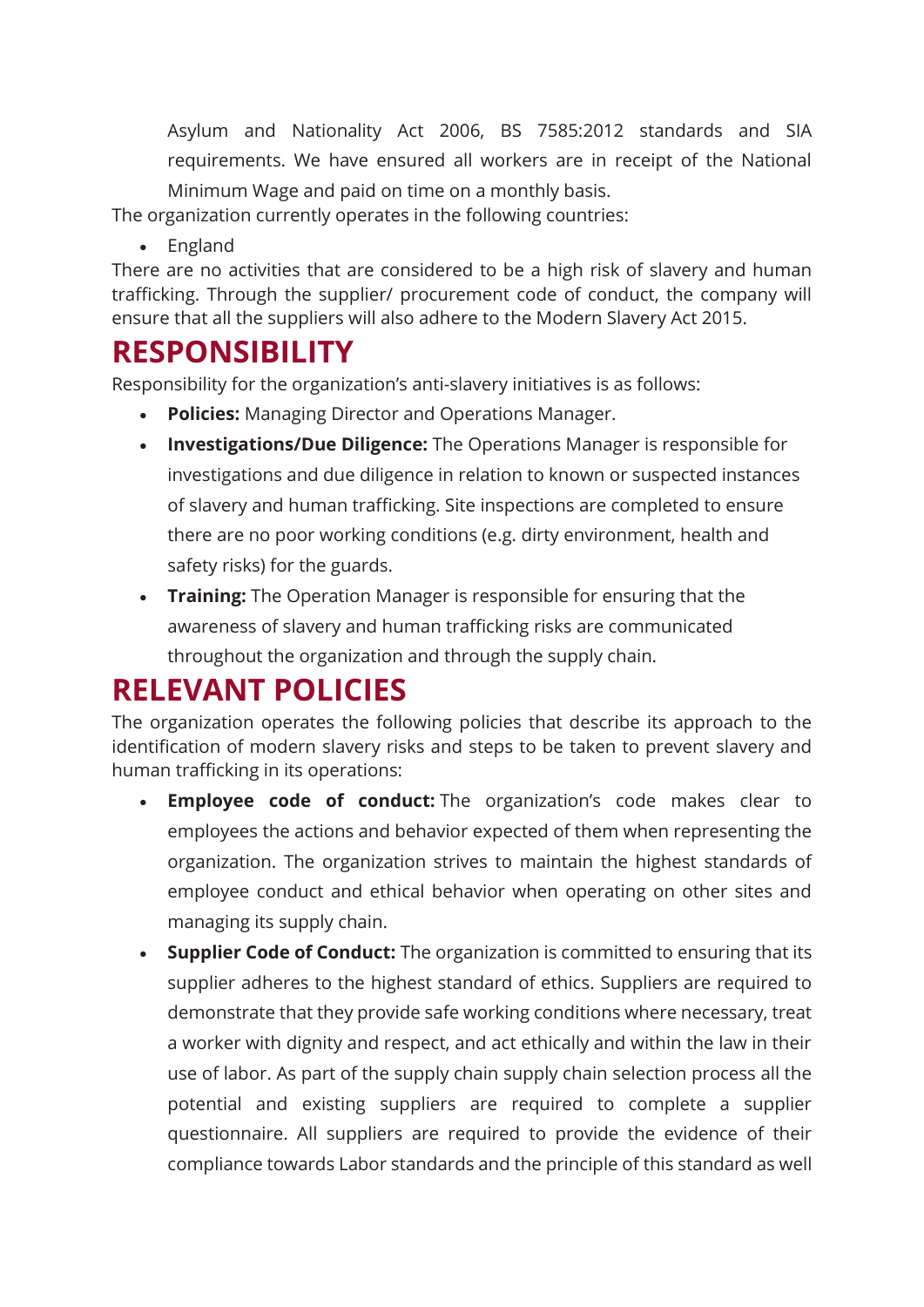as the asylum and immigration Act 2006. This enables the procurement team to identify any potential risks to the quality of the service provision or goods being provided by the supplier and prevent any slavery or human trafficking. All suppliers are audited against the supplier code of conduct.

- **Recruitment Policy:** The organization only employee people on a contractual Prior to commencement of employment all employees are subjected to right to work, residency, SIA, and employment checks in accordance with the Immigration Asylum and Nationality Act 2006, Security Industry Authority and BS 7585:2012 code of conduct. The recruitment policy is compliant with all EU and UK legislation. Including the minimum wage and therefore is not at risk of slavery and human trafficking.
- **Corporate Governance & Social Responsibility Policy**: Bridge Guard Security's corporate governance and social responsibility cover the responsibility covers the responsibilities of the board of directors and the organization's commitment towards the external environment, health and safety, workplace responsibilities and assurance to the supplier chain code of conduct. The policy is communicated to the whole workforce and forms part of the induction program.
- **Anti-Bribery Policy**: The organization's anti-bribery policy aims to prevent any form of bribery bring committed within the organization and by any stakeholder(s) associated with the business. The policy is communicated to all employees and forms part of the induction program.

### **DUE DILIGENCE**

The organization undertakes due diligence when considering taking on new suppliers and regularly review its existing supplier. The organizations due diligence and review include:

- Evaluating the modern slavery and human trafficking risks of each new supplier in accordance with the supply chain selection process.
- Conducting supplier audits through the Bridge Guard Security Compliance Director, which have a greater degree of focus on slavery and human trafficking where general risks are identified;
- If required, take steps to improve substandard supplier's practices, including providing advice to suppliers and require them to implement action plans where applicable. Audits carried out by Bridge Guard Security supplier have confirmed that they meet the Bridge Guard Security supplier code of conduct and therefore no improvement plans have been involved;